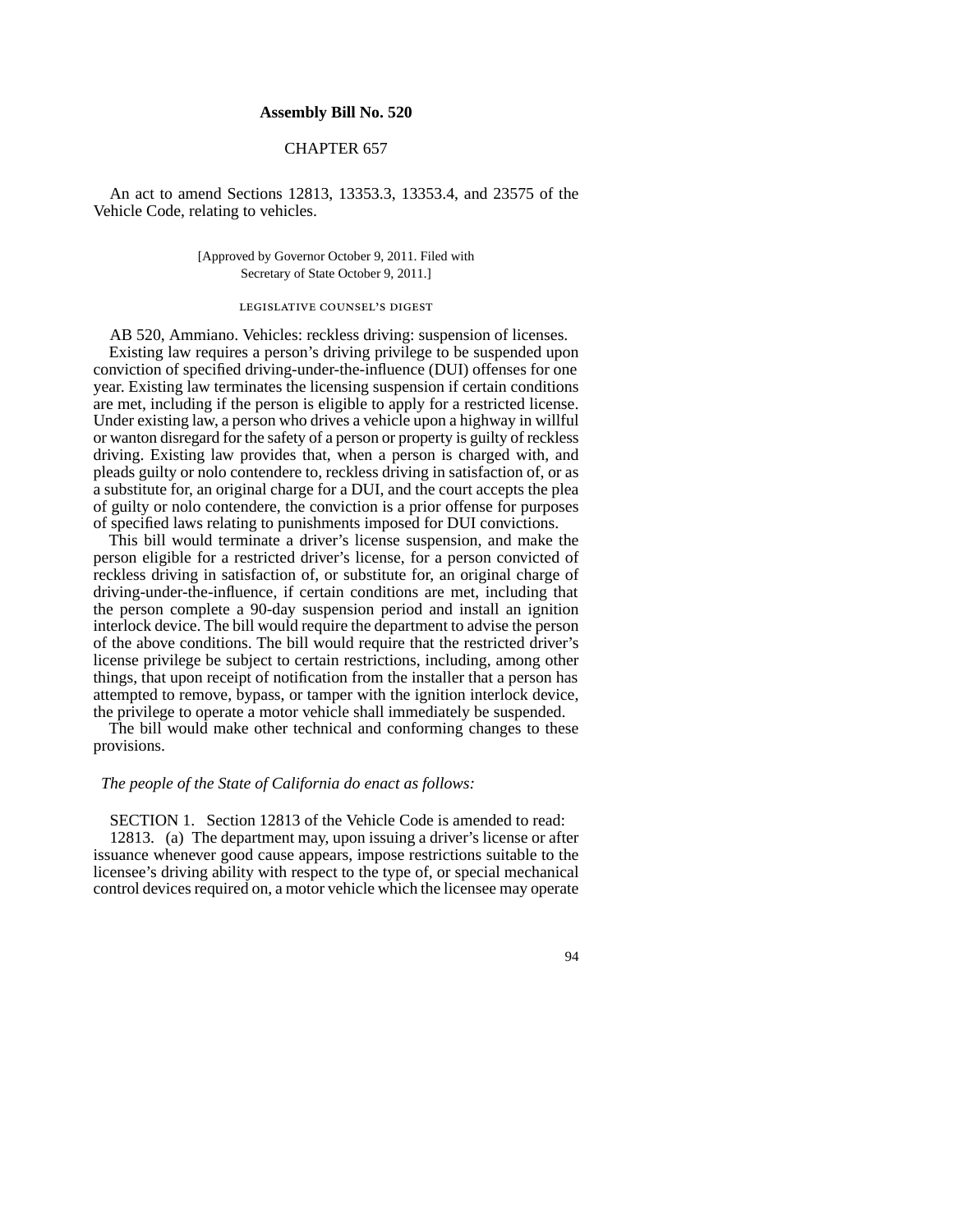or impose other restrictions applicable to the licensee that the department may determine to be appropriate to assure the safe operation of a motor vehicle by the licensee.

(b) The department may issue either a special restricted license or may set forth the restrictions upon the usual license form.

(c) The authority of the department to issue restricted licenses under this section is subject to Sections 12812, 13352, 13353.3, and 13352.5.

SEC. 2. Section 13353.3 of the Vehicle Code is amended to read:

13353.3. (a) An order of suspension of a person's privilege to operate a motor vehicle pursuant to Section 13353.2 shall become effective 30 days after the person is served with the notice pursuant to Section 13382 or 13388, or subdivision (b) of Section 13353.2.

(b) The period of suspension of a person's privilege to operate a motor vehicle under Section 13353.2 is as follows:

(1) If the person has not been convicted of a separate violation of Section 23103, as specified in Section 23103.5, or Section 23140, 23152, or 23153, or Section 191.5 or subdivision (a) of Section 192.5 of the Penal Code, the person has not been administratively determined to have refused chemical testing pursuant to Section 13353 or 13353.1, or the person has not been administratively determined to have been driving with an excessive concentration of alcohol pursuant to Section 13353.2 on a separate occasion, which offense or occurrence occurred within 10 years of the occasion in question, the person's privilege to operate a motor vehicle shall be suspended for four months.

(2) (A) If the person has been convicted of one or more separate violations of Section 23103, as specified in Section 23103.5, or Section 23140, 23152, or 23153, or Section 191.5 or subdivision (a) of Section 192.5 of the Penal Code, the person has been administratively determined to have refused chemical testing pursuant to Section 13353 or 13353.1, or the person has been administratively determined to have been driving with an excessive concentration of alcohol pursuant to Section 13353.2 on a separate occasion, which offense or occasion occurred within 10 years of the occasion in question, the person's privilege to operate a motor vehicle shall be suspended for one year, except as provided in subparagraphs (B) and (C).

(B) The one-year suspension pursuant to subparagraph (A) shall terminate if the person has been convicted of a violation arising out of the same occurrence and all of the following conditions are met:

(i) The person is eligible for a restricted driver's license pursuant to Section 13352.

(ii) The person installs an ignition interlock device as required in Section 13352 for that restricted driver's license.

(iii) The person complies with all other applicable conditions of Section 13352 for a restricted driver's license.

(C) The one-year suspension pursuant to subparagraph (A) shall terminate after completion of a 90-day suspension period, and the person shall be eligible for a restricted license if the person has been convicted of a violation of Section 23103, as specified in Section 23103.5, arising out of the same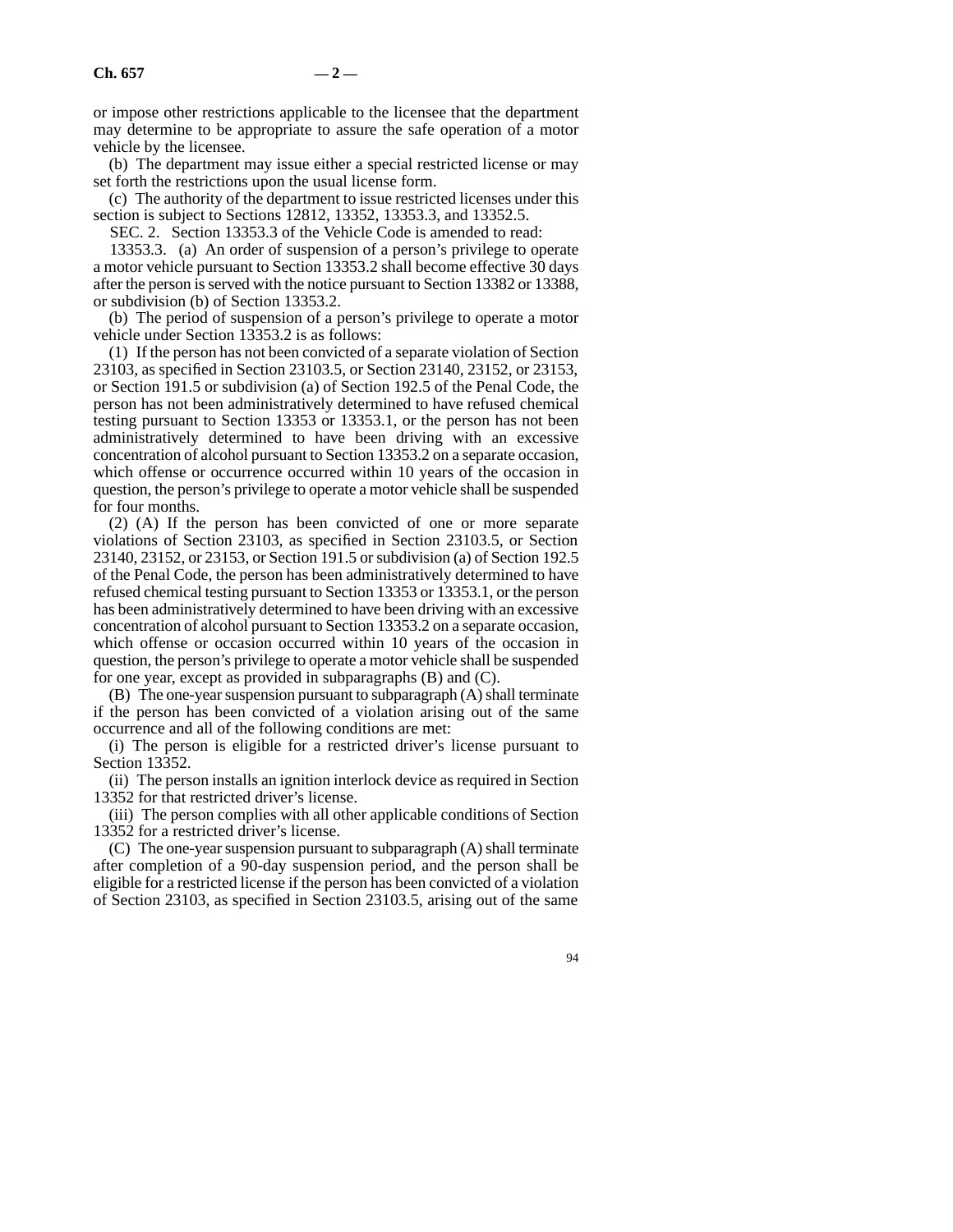occurrence, has no more than two prior alcohol-related convictions within 10 years, as specified pursuant to subparagraph (A), and all of the following conditions are met:

(i) The person satisfactorily provides, subsequent to the underlying violation date, proof satisfactory to the department of enrollment in a nine-month driving-under-the-influence program licensed pursuant to Chapter 9 (commencing with Section 11836) of Part 2 of Division 10.5 of the Health and Safety Code that consists of at least 60 hours of program activities, including education, group counseling, and individual interview sessions.

(ii) The person agrees, as a condition of the restriction, to continue satisfactory participation in the program described in clause (i).

(iii) The person installs an ignition interlock device and submits the "Verification of Installation" form described in paragraph (2) of subdivision (h) of Section 13386.

(iv) The person agrees to maintain the ignition interlock device as required pursuant to subdivision (g) of Section 23575.

(v) The person provides proof of financial responsibility, as defined in Section 16430.

(vi) The person pays all license fees and any restriction fee required by the department.

(vii) The person pays to the department a fee sufficient to cover the costs of administration of this paragraph, as determined by the department.

(D) The department shall advise those persons that are eligible under subparagraph  $(C)$  that after completion of 90 days of the suspension period, the person may apply to the department for a restricted driver's license, subject to the conditions set forth in subparagraph (C).

(E) The restricted driving privilege shall become effective when the department receives all of the documents and fees required under subparagraph (C) and remain in effect for at least the remaining period of the original suspension and until the person provides satisfactory proof to the department of successful completion of a driving-under-the-influence program licensed pursuant to Section 11836 of the Health and Safety Code. The restricted driving privilege shall be subject to the following conditions:

(i) If the driving privilege is restricted under this section, proof of financial responsibility, as described in Section 16430, shall be maintained for three years. If the person does not maintain that proof of financial responsibility at any time during the restriction, the driving privilege shall be suspended until the proof required pursuant to Section 16484 is received by the department.

(ii) For the purposes of this section, enrollment, participation, and completion of an approved program shall be subsequent to the date of the current violation. Credit may not be given to a program activity completed prior to the date of the current violation.

(iii) The department shall terminate the restriction issued pursuant to this section and shall suspend the privilege to operate a motor vehicle pursuant to subparagraph (A) immediately upon receipt of notification from the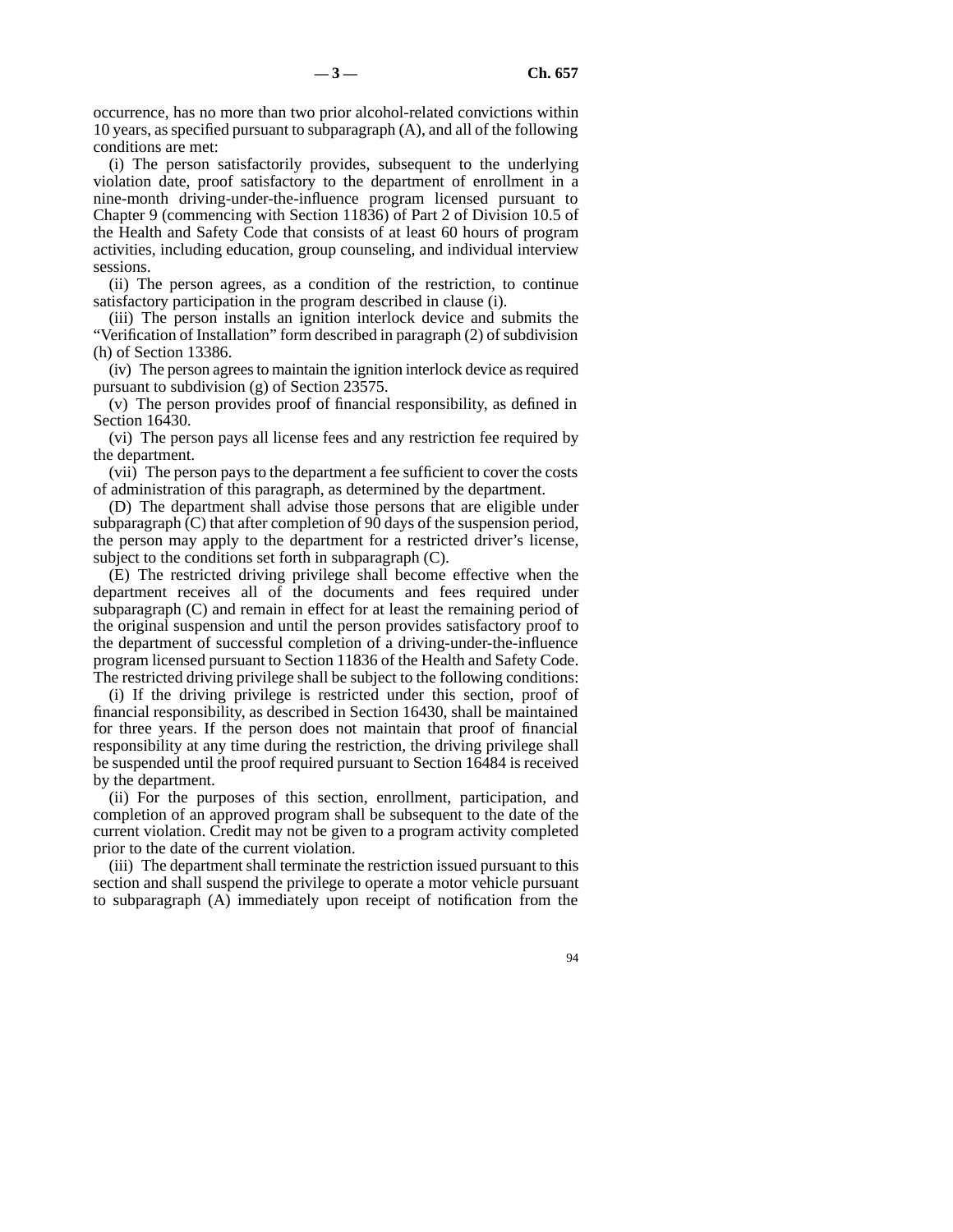driving-under-the-influence program that the person has failed to comply with the program requirements. The privilege shall remain suspended until the final day of the original suspension imposed pursuant to subparagraph (A).

(iv) The department shall terminate the restriction issued pursuant to this section and shall immediately suspend the privilege to operate a motor vehicle pursuant to subparagraph (A) immediately upon receipt of notification from the installer that a person has attempted to remove, bypass, or tamper with the ignition interlock device, has removed the device prior to the termination date of the restriction, or fails three or more times to comply with any requirement for the maintenance or calibration of the ignition interlock device ordered pursuant to this section. The privilege shall remain suspended for the remaining period of the original suspension imposed pursuant to subparagraph (A).

(3) Notwithstanding any other law, if a person has been administratively determined to have been driving in violation of Section 23136 or to have refused chemical testing pursuant to Section 13353.1, the period of suspension shall not be for less than one year.

(c) If a person's privilege to operate a motor vehicle is suspended pursuant to Section 13353.2 and the person is convicted of a violation of Section 23152 or 23153, including, but not limited to, a violation described in Section 23620, arising out of the same occurrence, both the suspension under Section 13353.2 and the suspension or revocation under Section 13352 shall be imposed, except that the periods of suspension or revocation shall run concurrently, and the total period of suspension or revocation shall not exceed the longer of the two suspension or revocation periods.

(d) For the purposes of this section, a conviction of an offense in any state, territory, or possession of the United States, the District of Columbia, the Commonwealth of Puerto Rico, or the Dominion of Canada that, if committed in this state, would be a violation of Section 23103, as specified in Section 23103.5, or Section 23140, 23152, or 23153, or Section 191.5 or subdivision (a) of Section 192.5 of the Penal Code, is a conviction of that particular section of the Vehicle Code or Penal Code.

(e) The holder of a commercial driver's license who was operating a commercial motor vehicle, as defined in Section 15210, at the time of a violation that resulted in a suspension or revocation of the person's noncommercial driving privilege is not eligible for the restricted driver's license authorized pursuant to this section.

SEC. 3. Section 13353.4 of the Vehicle Code is amended to read:

13353.4. (a) Except as provided in Section 13353.3, 13353.7, or 13353.8, the driving privilege shall not be restored, and a restricted or hardship permit to operate a motor vehicle shall not be issued, to a person during the suspension or revocation period specified in Section 13353, 13353.1, or 13353.3.

(b) The privilege to operate a motor vehicle shall not be restored after a suspension or revocation pursuant to Section 13352, 13353, 13353.1, or 13353.2 until all applicable fees, including the fees prescribed in Section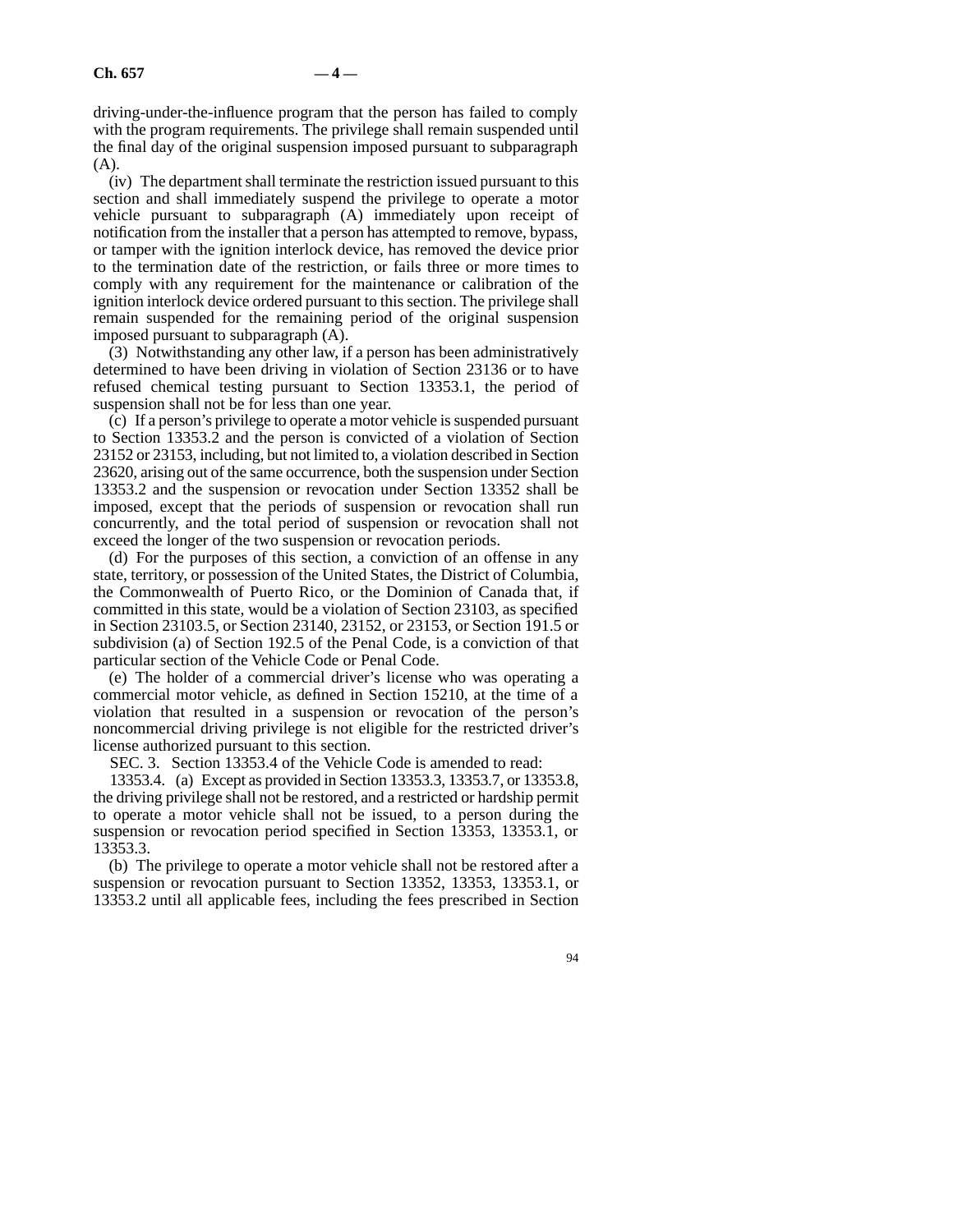14905, have been paid and the person gives proof of financial responsibility, as defined in Section 16430, to the department.

SEC. 4. Section 23575 of the Vehicle Code is amended to read:

23575. (a) (1) In addition to any other law, the court may require that a person convicted of a first offense violation of Section 23152 or 23153 install a certified ignition interlock device on any vehicle that the person owns or operates and prohibit that person from operating a motor vehicle unless that vehicle is equipped with a functioning, certified ignition interlock device. The court shall give heightened consideration to applying this sanction to a first offense violator with 0.15 percent or more, by weight, of alcohol in his or her blood at arrest, or with two or more prior moving traffic violations, or to persons who refused the chemical tests at arrest. If the court orders the ignition interlock device restriction, the term shall be determined by the court for a period not to exceed three years from the date of conviction. The court shall notify the Department of Motor Vehicles, as specified in subdivision (a) of Section 1803, of the terms of the restrictions in accordance with subdivision (a) of Section 1804. The Department of Motor Vehicles shall place the restriction in the person's records in the Department of Motor Vehicles.

(2) The court shall require a person convicted of a violation of Section 14601.2 to install an ignition interlock device on any vehicle that the person owns or operates and prohibit the person from operating a motor vehicle unless the vehicle is equipped with a functioning, certified ignition interlock device. The term of the restriction shall be determined by the court for a period not to exceed three years from the date of conviction. The court shall notify the Department of Motor Vehicles, as specified in subdivision (a) of Section 1803, of the terms of the restrictions in accordance with subdivision (a) of Section 1804. The Department of Motor Vehicles shall place the restriction in the person's records in the Department of Motor Vehicles.

(b) The court shall include on the abstract of conviction or violation submitted to the Department of Motor Vehicles under Section 1803 or 1816, the requirement and term for the use of a certified ignition interlock device. The records of the department shall reflect mandatory use of the device for the term ordered by the court.

(c) The court shall advise the person that installation of an ignition interlock device on a vehicle does not allow the person to drive without a valid driver's license.

(d) A person whose driving privilege is restricted by the court pursuant to this section shall arrange for each vehicle with an ignition interlock device to be serviced by the installer at least once every 60 days in order for the installer to recalibrate and monitor the operation of the device. The installer shall notify the court if the device is removed or indicates that the person has attempted to remove, bypass, or tamper with the device, or if the person fails three or more times to comply with a requirement for the maintenance or calibration of the ignition interlock device. There is no obligation for the installer to notify the court if the person has complied with all of the requirements of this article.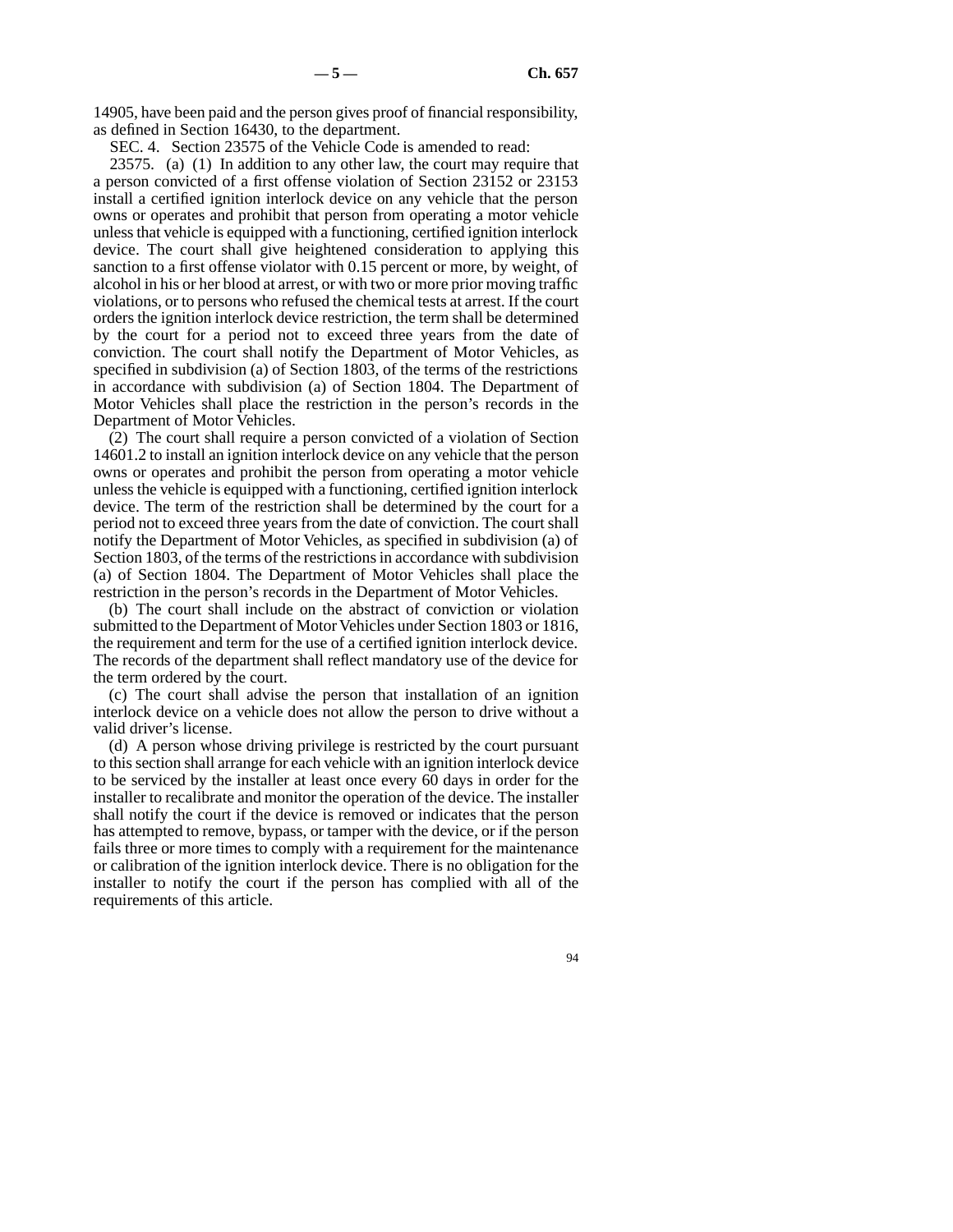(e) The court shall monitor the installation and maintenance of an ignition interlock device restriction ordered pursuant to subdivision (a) or (*l*). If a person fails to comply with the court order, the court shall give notice of the fact to the department pursuant to Section 40509.1.

(f) (1) If a person is convicted of a violation of Section 23152 or 23153 and the offense occurred within 10 years of one or more separate violations of Section 23152 or 23153 that resulted in a conviction, or if a person is convicted of a violation of Section 23103, as specified in Section 23103.5, and is suspended for one year under Section 13353.3, the person may apply to the Department of Motor Vehicles for a restricted driver's license pursuant to Section 13352 or 13353.3 that prohibits the person from operating a motor vehicle unless that vehicle is equipped with a functioning ignition interlock device, certified pursuant to Section 13386. The restriction shall remain in effect for at least the remaining period of the original suspension or revocation and until all reinstatement requirements in Section 13352 or 13353.3 are met.

(2) Pursuant to subdivision (g), the Department of Motor Vehicles shall immediately terminate the restriction issued pursuant to Section 13352 or 13353.3 and shall immediately suspend or revoke the privilege to operate a motor vehicle of a person who attempts to remove, bypass, or tamper with the device, who has the device removed prior to the termination date of the restriction, or who fails three or more times to comply with any requirement for the maintenance or calibration of the ignition interlock device ordered pursuant to Section 13352 or 13353.3. The privilege shall remain suspended or revoked for the remaining period of the originating suspension or revocation and until all reinstatement requirements in Section 13352 or 13353.3 are met.

(g) A person whose driving privilege is restricted by the Department of Motor Vehicles pursuant to Section 13352 or 13353.3 shall arrange for each vehicle with an ignition interlock device to be serviced by the installer at least once every 60 days in order for the installer to recalibrate the device and monitor the operation of the device. The installer shall notify the Department of Motor Vehicles if the device is removed or indicates that the person has attempted to remove, bypass, or tamper with the device, or if the person fails three or more times to comply with any requirement for the maintenance or calibration of the ignition interlock device. There is no obligation on the part of the installer to notify the department or the court if the person has complied with all of the requirements of this section.

(h) Nothing in this section permits a person to drive without a valid driver's license.

(i) The Department of Motor Vehicles shall include information along with the order of suspension or revocation for repeat offenders informing them that after a specified period of suspension or revocation has been completed, the person may either install an ignition interlock device on any vehicle that the person owns or operates or remain with a suspended or revoked driver's license.